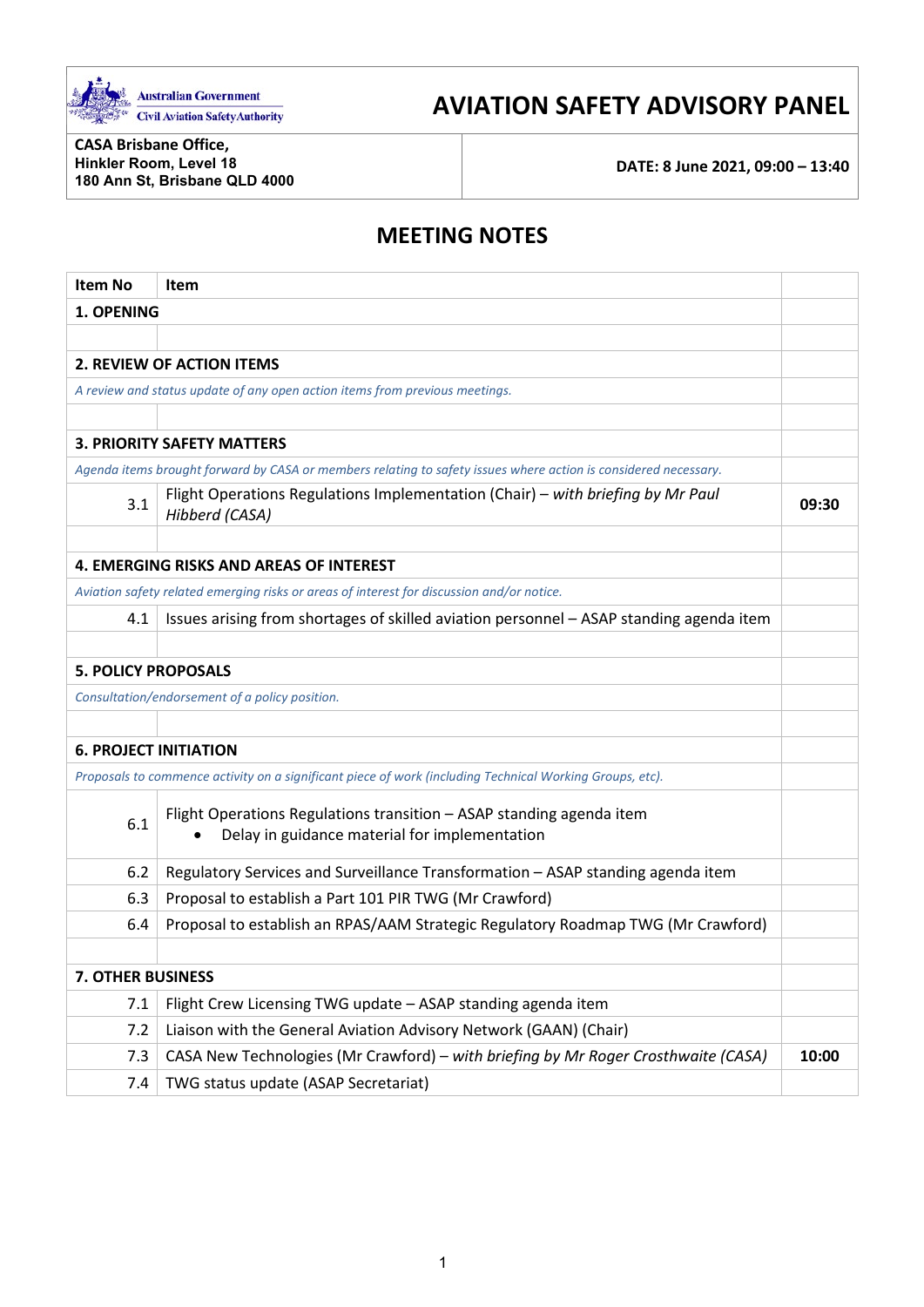## **1. OPENING**

The Chair welcomed all Aviation Safety Advisory Panel (ASAP) members to the second meeting of the Panel for 2021, with some members participating via videoconference.

The Chair and Panel members welcomed the new Chief Executive Officer (CEO) and Director of Aviation Safety (DAS), Ms Pip Spence to the meeting and congratulated her on her appointment.

The minutes of the previous meeting were approved by the Panel.

## **2. REVIEW OF ACTION ITEMS**

Action items from the previous meeting were reviewed and are recorded at **Attachment 1** and, where appropriate, below.

## **2019-1/5 – In progress.**

Mr Walker advised CASA met with the Australian Skills Quality Authority (ASQA) and received a positive response in relation to the realisation of the importance to continue further engagement between the agencies. CASA will reengage with ASQA. A Panel member highlighted the importance of ensuring Department of Education are involved with discussions as they have an important role in determining the requirements of tertiary courses. The ASAP will maintain a watching brief on this matter.

## **2020-3/1 – In-progress.**

A Panel member raised the on-going work on airspace policy including the National Policy on Emerging Aviation Technologies (NEAT), the Minister's Airspace Policy Statement and the Australian Future Airspace Framework. He is attending the first industry consultative committee on the NEAT policy and will report any relevant outcomes to the Panel. Mr Mitchell Dunn (Department of Infrastructure, Transport, Regional Development and Communications, DITRC) advised that the airspace papers released by the Department are linked together and the Department is running other forums to progress the work of NEAT, including engagement with the States and Territories. The next iteration of the Airspace Policy Statement is scheduled to be released in October 2021. The ASAP will maintain a watching brief on this matter.

#### **2020-3/3 – Closed.**

The Flight Examiner Rating Review Implementation (FERRI) TWG was established out of session and will meet on Friday 11 June.

#### **2021-1/1 – In-progress**

Mr Walker presented some data on the number of skilled aviation personnel but acknowledged that for some it was difficult to determine how many were active. He added that CASA would conduct a survey of stakeholders to obtain some more detail. Mr Walker also suggested conducting a risk analysis workshop with the ASAP to analyse the data of skilled aviation personnel and evaluate what the data means for the different sectors and roles. Mr Dunn (DITRC) advised that while immediate personnel shortages eased dramatically in the domestic and international market as airlines responded to the impacts of COVID-19, the market is now showing signs of recovery. Specific roles, regions, or sub-sectors may feel skills pressures more acutely than others as the industry continues to recover from COVID-19 at different rates. Panel members advised that shortages are being experienced in some areas, particularly as the international border closure increases the difficulty of conducting work offshore. The lead time to train aviation personnel is long and therefore it is important to understand the pipeline problem before the industry is back at full capacity. The ASAP will maintain a watching brief on this matter.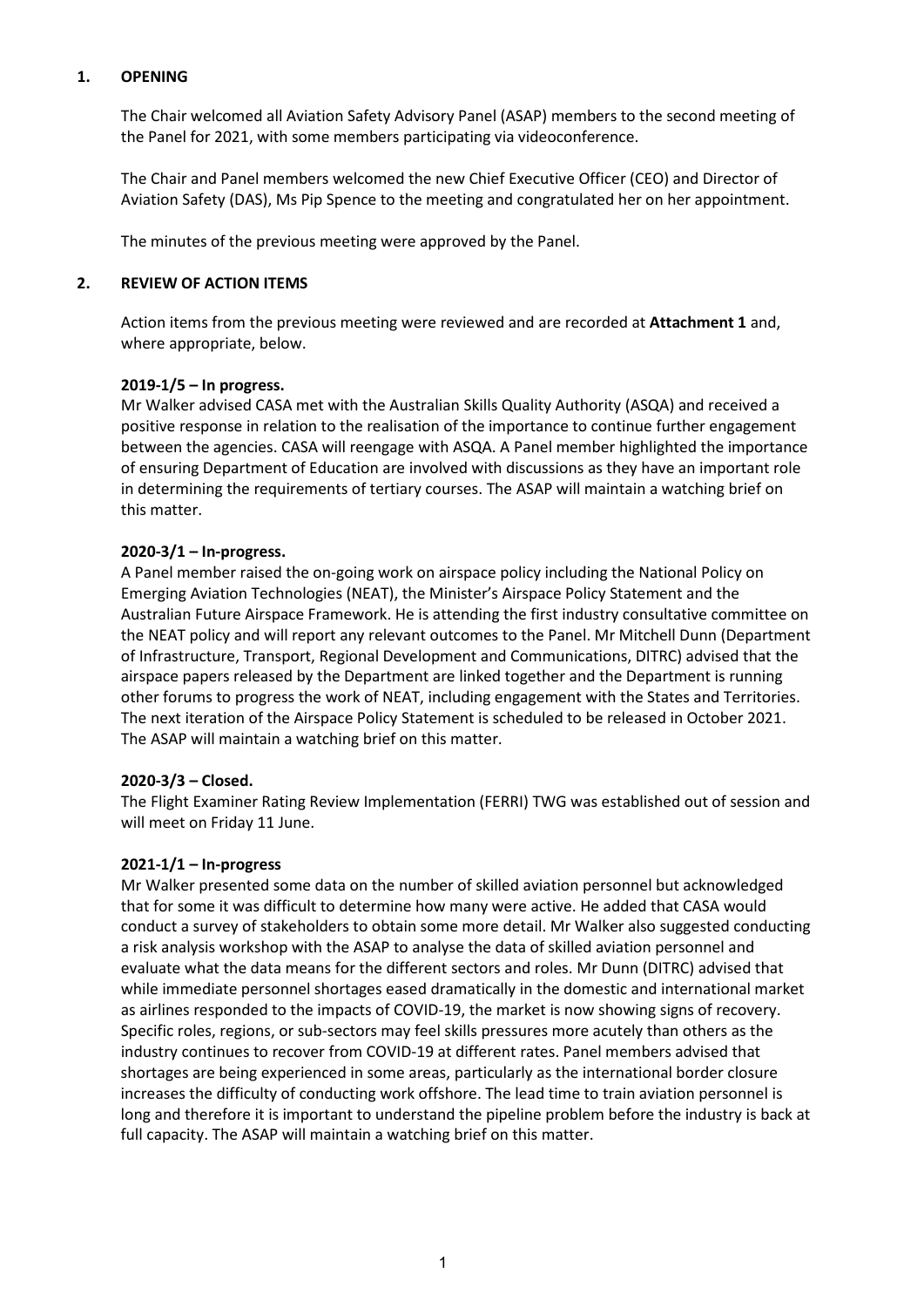#### **2021-1/2 – In-progress**

Mr Walker advised that internal discussions were on-going with CASA Flight Standards Branch to determine exactly what the alternate means of compliance would look like and how it could be applied, as well as determining the provision of practical examples for the general aviation sector. Mr Walker will liaise with a Panel member to review the different types of educative materials required for the different areas within general aviation to explain the use of alternate means of compliance.

#### **2021-1/3 – In-progress**

The Panel discussed that there is potential for discussion on the different construct for flight examiner rating renewals within the Flight Examiner Rating Review Implementation (FERRI) TWG. The ASAP will maintain a watching brief on this matter.

## **3. PRIORITY SAFETY MATTERS**

## **3.1 Flight Operations Regulations Implementation**

## *Mr Paul Hibberd (CASA) joined the ASAP meeting via videoconference to brief the ASAP on this agenda item.*

Mr Hibberd briefed the Panel on the development of guidance material and other implementation artefacts for the flight operations regulations. CASA is currently building upon the critical guidance material that was published in December 2020, prioritised based on availability of staff and criticality for industry. Training of the CASA inspectorate had also commenced. A Panel member asked whether the internal training could be repackaged so it could be provided to industry or whether industry can join the inspectorate training. Another member suggested establishing an 'industry delivery centre' whereby industry would connect with CASA with the purpose of ensuring there is the same point of focus between CASA's Guidance Delivery Centre and industry.

Mr Hibberd confirmed that e-learning modules have been repackaged for industry training. The ASAP emphasised the importance in having formal industry input to the development of guidance material as this has largely not occurred to date. This would allow an opportunity for industry to describe the sorts of guidance material and implementation artefacts they need, as opposed to materials CASA believes industry might need.

#### *Mr Hibberd left the meeting at this point.*

A Panel member raised the concern that the completion of guidance material and inspectorate training 12 months prior to commencement has not been afforded to industry as was committed by CASA in 2020, noting the commencement of the regulations is in six months. Mr Crawford noted that critical guidance material was published in December 2020, meeting the expectations set by industry and the ASAP. The ASAP discussed the feedback received by some operators who feel they are not ready to transition to the new flight operations regulations. A Panel member explained that while some operators may be well resourced and equipped to manage the commencement, other operators still do not understand the extent of the operational changes. The development of an operational gap analysis would be useful to industry. The DAS confirmed a gap analysis was being developed to assist industry with understanding the operational changes.

Panel members then responded, advising that for one organisation working on the transition the sentiment is that the current published guidance material is sub-optimal, but there needs to be a further understanding as to why this is the perception.

In regard to the gap analysis being provided to industry, it was felt there was the opportunity to change the communications approach whereby industry is taken through the journey of changes they need to be aware of and/or begin implementing in small chunks. Mr Crawford and the DAS agreed that this kind of approach could be road-tested during workshops and consult whether the gap analysis contains everything what industry requires.

A member noted that the Panel would need to be able to explain to the broader industry why they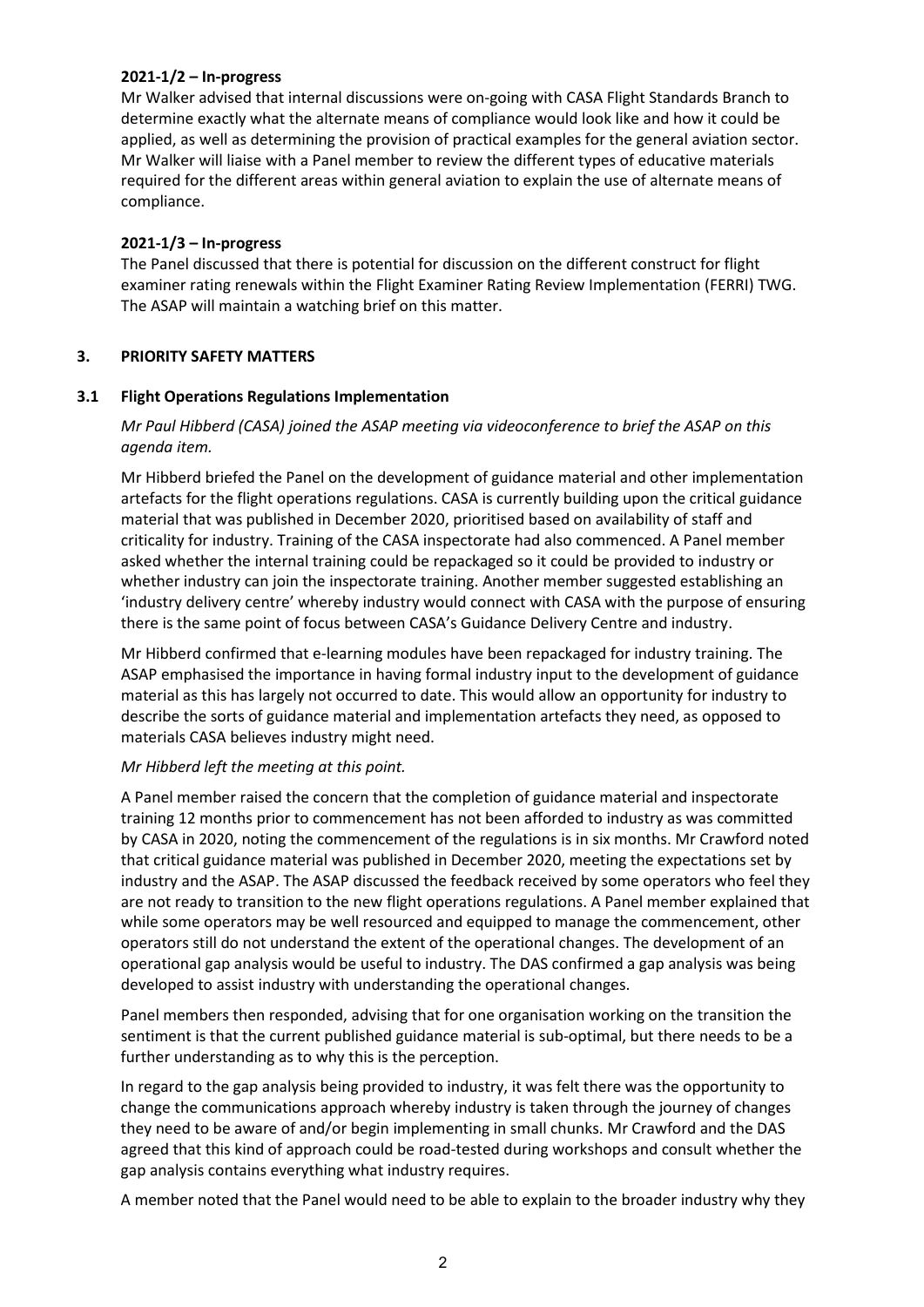should accept less than extensive and unambiguous guidance material prior to commencement and suggested that there would be a trade-off between ensuring the safety improvements are in place and then conducting implementation using sub-optimal guidance material. It was added that there is an opportunity to overlay the new regulations to the Sector Risk Profiles (SRPs), determine if there any gaps and whether there is supporting guidance material. Mr Walker agreed and highlighted the importance in understanding the safety imperative which links to the operational gap analysis. Another member suggested involving peak aviation associations and bodies to promulgate to their own memberships implementation materials and communications coming from CASA.

The ASAP agreed to elevate the standing agenda item (agenda item 6.1) to a 'Priority Safety Matter' as the new regulations are safety related and any advice provided to the DAS on implementation would therefore be related to safety. The ASAP also emphasised the importance of the Flight Operations Regulations (FOR) Implementation TWG and strongly recommended expediting its work due to the need for industry engagement on guidance material and for their provision of advice to the ASAP on the material and industry preparedness for transition.

The Panel discussed whether they were in a position to provide advice to the DAS on the timing and method of the transition based upon an assessment of industry 'readiness'. The Panel agreed that they require further data and information from CASA to formulate their advice to the DAS. The data and information include, but not limited to: the provision of an operational gap analysis, the outcomes of the engagement with the FOR Implementation TWG and the outcomes of road-testing materials during industry workshops. It was also noted that given the commencement date is December 2021, the advice to be provided to the DAS would need to be occur relatively soon.

| Action /       | The ASAP:                                                                                                                                                                                                                                                                                                                                                                                                                                                                          |
|----------------|------------------------------------------------------------------------------------------------------------------------------------------------------------------------------------------------------------------------------------------------------------------------------------------------------------------------------------------------------------------------------------------------------------------------------------------------------------------------------------|
| Recommendation |                                                                                                                                                                                                                                                                                                                                                                                                                                                                                    |
|                | Agrees to elevate standing Agenda Item 6.1 - Flight Operations Regulations<br>transition to 'Priority Safety Matters'.                                                                                                                                                                                                                                                                                                                                                             |
|                | Strongly recommends expediting the engagement and work of the Flight<br>Operations Regulations (FOR) Implementation TWG.                                                                                                                                                                                                                                                                                                                                                           |
|                | <b>Requests</b> CASA to provide further data and information to the Panel to assist<br>with their assessment of formulating advice to the Director of Aviation Safety<br>(DAS) on industry 'readiness' for transition. The data and information should<br>include, but not be limited to the provision of an operational gap analysis, the<br>outcomes of the engagement with the FOR Implementation TWG, and the<br>outcomes of road-testing materials during industry workshops. |

## **4. EMERGING RISKS AND AREAS OF INTEREST**

## **4.1 Issues arising from shortages of skilled aviation personnel (ASAP Standing Agenda Item).**

The ASAP discussed this matter during Action Item 2021-1/1.

#### **5. POLICY PROPOSALS**

There were no policy proposals presented at the meeting.

#### **6. PROJECT INITIATION**

#### **6.1 Flight Operations Regulations Transition (ASAP Standing Agenda Item)**

#### - **Delay in guidance material for implementation**

This agenda item was discussed with agenda item 3.1.

#### **6.2 Regulatory Services and Surveillance Transformation (RSST) (ASAP Standing Agenda Item)**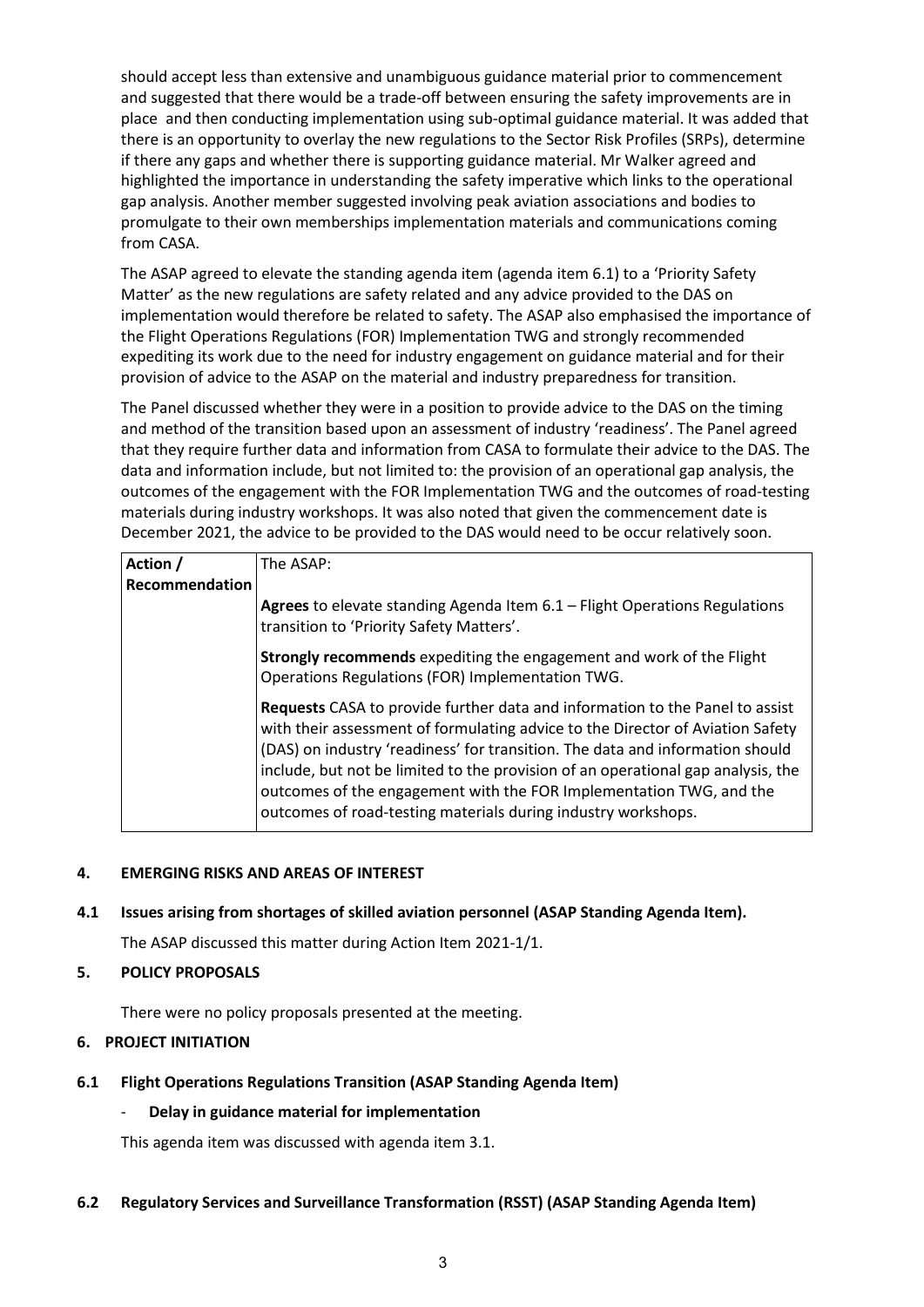## *Mr Craig Martin (CASA) joined the ASAP meeting to brief the ASAP on this agenda item.*

Mr Martin briefed the Panel on the Regulatory Services and Surveillance Transformation (RSST) which will be completed on 30 June and then shift to a period of continuous improvement. He advised that there are no longer any Certificate Management Teams (CMTs) where operators engaged with CASA on an individual basis, but rather they would interact with CASA as an entity. Mr Martin acknowledged that this cultural change would take time to move forward both internally and externally. He explained that surveillance will be conducted based on locations, however CASA's regulatory services is agnostic of locations, with the purpose to allocate applications based on CASA's capability. Mr Martin added that the objective is to improve standardisation.

A Panel member noted the commodity of industry working with a CASA officer they have established a positive working relationship with. Mr Martin acknowledged that the relationships between inspectors and industry were strong, however added that this at times blurred the lines between the regulator and industry. He advised that CASA Stakeholder Engagement Division will expand on industry engagement and the Regulatory Oversight Division will be involved with that. He added that the intention is not to break the inspector-industry relationship but formalise it.

The Panel discussed the function of the Guidance Delivery Centre (GDC). A Panel member suggested ensuring a mechanism to feed some of the outcomes and experiences of the surveillance activity into the GDC so to promote continuous improvement of best practice. A hypothetical example was provided of an operator undergoing an audit that conducts an effective alternate means of compliance which is accepted by the CASA inspector, and therefore would be beneficial to be provided to the GDC.

Another member commended CASA's RSST and referred to earlier comments about the opportunity for an 'industry delivery centre' whereby industry can promote the messages communicated by CASA to ensure both industry and CASA are communicating the same message, particularly in the context of educating people how to conduct the interpretation of the new regulations. Mr Martin agreed and highlighted the importance of expressing the message to industry in the right context, as opposed to just promulgating regulations and guidance material.

## **6.3 Proposal to establish a Part 101 PIR TWG**

Mr Crawford advised that CASA had internally conducted a post-implementation review (PIR) of Civil Aviation Safety Regulation (CASR) Part 101 and the Part 101 Manual of Standards (MOS). As a result, there are a series of proposed amendments that CASA would like to consult on with a TWG. A Panel member noted that there is interrelationship between this TWG and the RPAS and Advanced Air Mobility (AAM) Strategic Regulatory Roadmap TWG proposed in agenda item 6.4. The ASAP agreed to establish the TWG.

| <b>Recommendation</b>                                                       |  |
|-----------------------------------------------------------------------------|--|
| Agrees to establish a TWG for the Part 101 post-implementation review (PIR) |  |
| and <b>supports</b> the proposed tasking instructions.                      |  |

## **6.4 Proposal to establish a Remotely Piloted Aircraft Systems (RPAS) and Advanced Air Mobility (AAM) Strategic**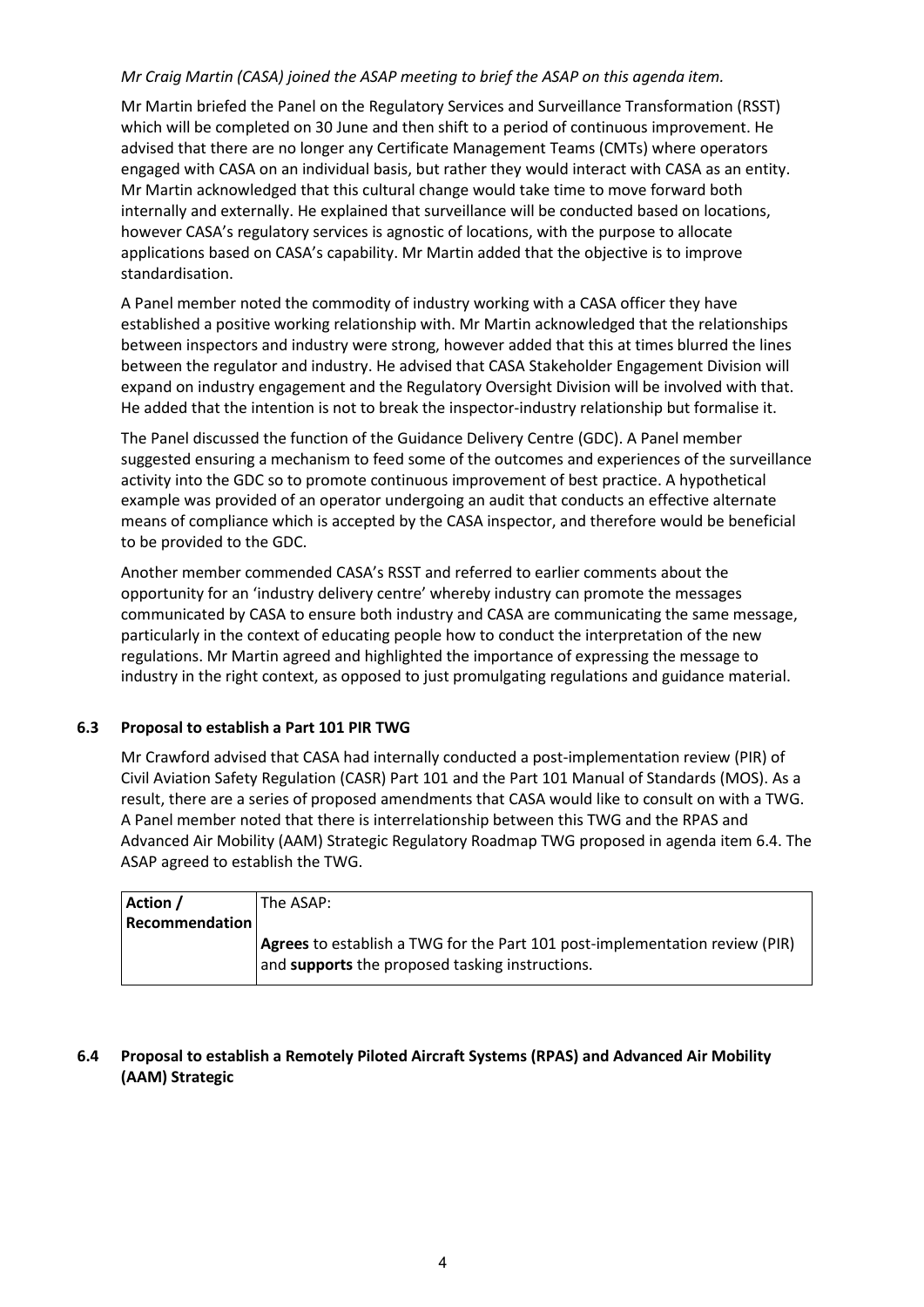## **6.5 Regulatory Roadmap TWG**

The Chair advised the Panel of Co-Chair arrangements for the TWG, pending ASAP approval. A Panel member emphasised the importance for maintenance and continuing airworthiness aspects of RPAS to be considered in the design and development of the strategic regulatory roadmap. The ASAP discussed the need to clarify the scope of the design of the regulatory roadmap to ensure that there is a meeting of expectations amongst industry and the government agencies. The ASAP agreed to establish the TWG and endorsed a Panel member as Co-Chair. The ASAP supported the proposed tasking instructions, noting some further minor additions to clarify the scope and interrelationship with other RPAS policy activity both internal and external to CASA, including the Department's NEAT policy work and CASA Part 101 post-implementation review.

| Action /              | The ASAP:                                                                                                                                       |
|-----------------------|-------------------------------------------------------------------------------------------------------------------------------------------------|
| <b>Recommendation</b> |                                                                                                                                                 |
|                       | Agrees to establish a TWG for the Remotely Piloted Aircraft Systems (RPAS)<br>and Advanced Air Mobility (AAM) Strategic Regulatory Roadmap; and |
|                       | Supports the proposed tasking instructions, with further minor additions to<br>clarify the scope.                                               |

## **7. OTHER BUSINESS**

## **7.1 Flight Crew Licensing TWG update (ASAP Standing Agenda Item)**

The Chair highlighted that some flying training operators were still experiencing issues associated with the implementation of Part 141 and Part 142. He noted that while the Panel had acknowledged that CASA did not have the capacity to conduct a full post-implementation review, it agreed to conduct a limited review with the Flight Crew Licensing TWG, focusing on pain-points and quick fixes. The Chair referred to the list of issues identified by the TWG which were still outstanding and enquired whether it was time for a full post-implementation review. Mr Walker asked whether there was opportunity for CASA to place concerted effort in conducting a full review of some of the identified issues. The DAS noted that conducting a post-implementation review runs the risk of deferring the solutions to some of the identified issues as it undergoes a more extensive process. A Panel member explained that the previous CASA Part 61 Task Force conducted a review five years ago and identified many of the same issues. He added that a review was not required but rather actioning and implementing the identified fixes. The ASAP enquired about the resources required to implement the solutions and suggested CASA focuses on a priority list rather than conduct a full post-implementation review. The ASAP also advised that there are many people within industry who are willing and able to assist CASA with the implementation of some of the solutions. Another member added that swift action on resolving the identified issues would bring stronger confidence to industry that their issues are being resolved.

The Chair emphasised the importance of resolving the constraints the flying training industry is experiencing so they are best positioned to handle the post-COVID recovery. Noting CASA's capacity constraints, it was suggested an external review could be conducted, although it was acknowledged that there would still be an element of CASA's capacity constraints that would need to be considered.

The ASAP requested CASA to review the Flight Crew Licensing TWG's issues register and update the status of the progress on the identified solutions. The ASAP also requested CASA evaluate the resources required (including consideration of utilising industry resources) to progress the solutions and outline their estimated timeframes for implementation.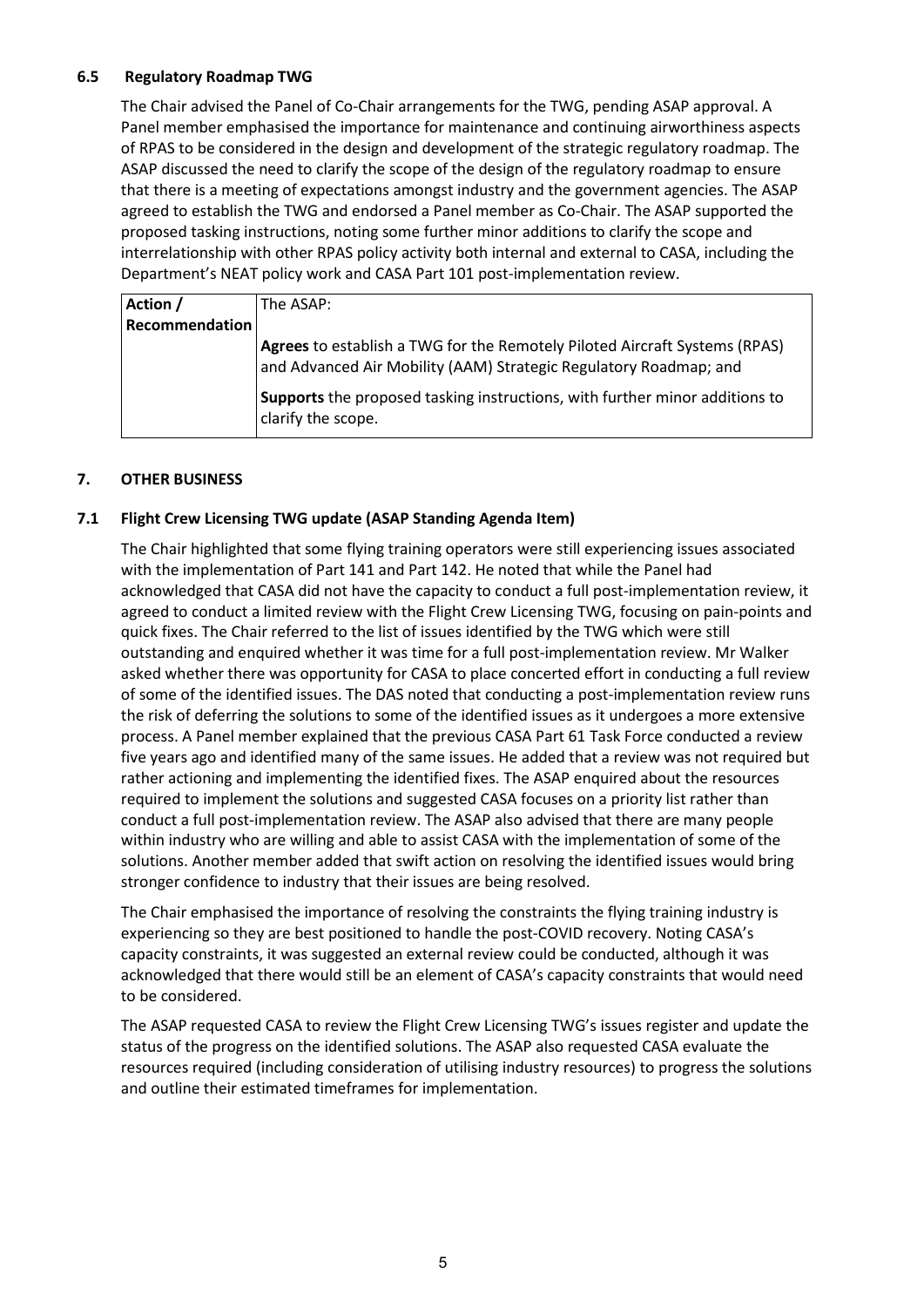| Action /              | The ASAP:                                                                                                                                                                                                                                 |
|-----------------------|-------------------------------------------------------------------------------------------------------------------------------------------------------------------------------------------------------------------------------------------|
| <b>Recommendation</b> |                                                                                                                                                                                                                                           |
|                       | Requests CASA to review the Flight Crew Licensing TWG's issues register and<br>update the progress of the identified solutions; and                                                                                                       |
|                       | Requests CASA evaluates the resources required (both internally and from<br>within industry) to progress the solutions to the items identified in the TWG's<br>issues register and outline their estimated timeframes for implementation. |

## **7.2 Liaison with the General Aviation Advisory Network (GAAN) (Chair)**

The Chair discussed recent correspondence received from the Chair of the General Aviation Advisory Network (GAAN) relating to closer collaboration with the ASAP, particularly when there is an overlap of issues. The ASAP supported a Chair-to-Chair liaison with the GAAN at the headline level.

| Supports the Chair engaging and liaising with the Chair of the General Aviation |
|---------------------------------------------------------------------------------|
|                                                                                 |
|                                                                                 |

## **7.3 CASA New Technologies**

*Mr Roger Crosthwaite (CASA) joined the ASAP meeting via videoconference to brief the ASAP on this agenda item.*

Mr Crosthwaite advised the Panel that to be flexible and in preparation for new technology, CASA amended its regulations to incorporate EASA, FAA and ICAO certification standards which facilitate upgrade qualification and user approval pre-requisites for simulators for Upset Prevention and Recovery Training (UPRT). He added that while there are not specific cases to describe h use of Virtual Reality (VR), CASA is in contact with developers interested in establishing a VR capability in Australia for simulation.

The Chair explained the context of the paper and discussed that the ASAP had previously discussed operators presenting alternate means of compliance for the training of ground-based navigation aids in an aeroplane, which could include technologies other than simulators. He enquired about CASA's processes to evaluate alternate means of compliance. Mr Crosthwaite advised the Panel of discussions occurring in the Personnel Training and Licensing Panel at ICAO. He noted that while Australia has been the lead in Competency Based Training and Assessment (CBTA) for many years, Australia's current competency-based framework is rather old. He added that the new competency-framework established by ICAO is more human performance centric and that there is opportunity to reshape Australia's competency-based framework.

A Panel member raised the importance for not just limiting new technologies as an alternate means of compliance for flight crew licensing but there is a benefit to broaden it for all other forms of training. Another member enquired about CASA's resourcing to focus on current priorities such as the reviews in flight crew licensing regulations and the flight examiner rating, in addition to giving the appropriate amount of focus and emphasis in the emerging technologies and their approval for use in training.

## *Mr Roger Crosthwaite left the meeting at this point.*

A Panel member raised the link between competency standards and personnel skill shortages and described that where competencies are not stipulated, operators have utilised digital solutions such as VR which has significantly shortened training time and improved competency outcomes. Technologies such as VR could be used to accelerate training.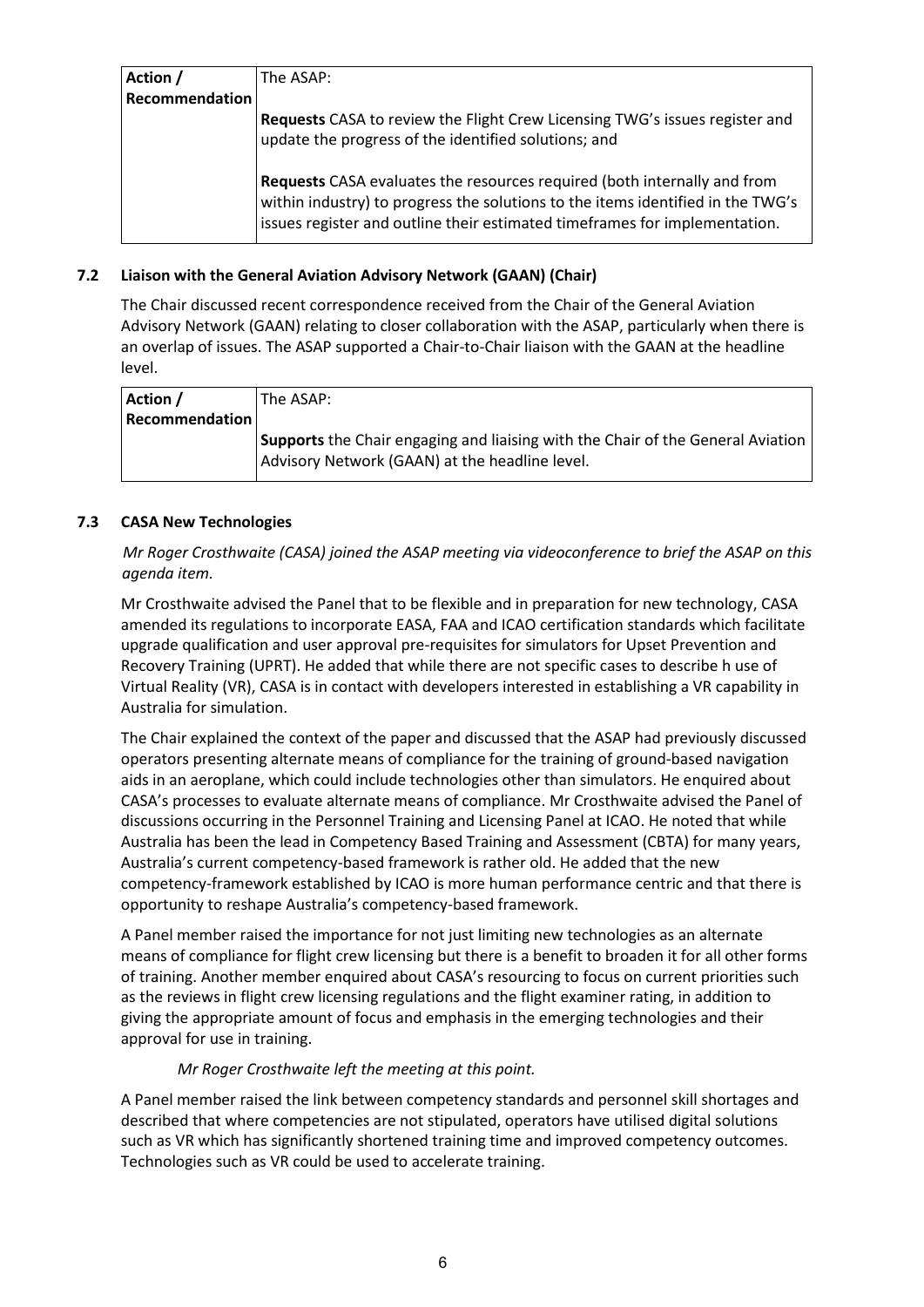The Chair commented that the mechanisms and processes need to be clearer for a small operator, such as a small flying school, to approach CASA with a proposal to utilise other technologies as an alternate means of compliance.

## **7.4 Technical Working Group (TWG) status update**

The Secretariat updated the Panel on TWG activity since the last ASAP meeting and advised that there have been 200 individuals who have joined at least one TWG since the first TWG met in February 2018. The Secretariat also noted that there will be significant TWG activity upcoming in the next three months. The ASAP discussed the importance for CASA to prioritise its engagement with TWGs, given some individuals are members of multiple groups, to ensure they are not over utilised. It was also noted that there are limited resources within the ASAP Secretariat function to facilitate too many TWGs.

#### **7.5 ASAP Membership update**

Mr Walker advised that the Panel members whose appointments on the ASAP are due to expire on 30 June 2021 will be invited to extend their appointment for 12 months.

Patrick Murray Chair July 2021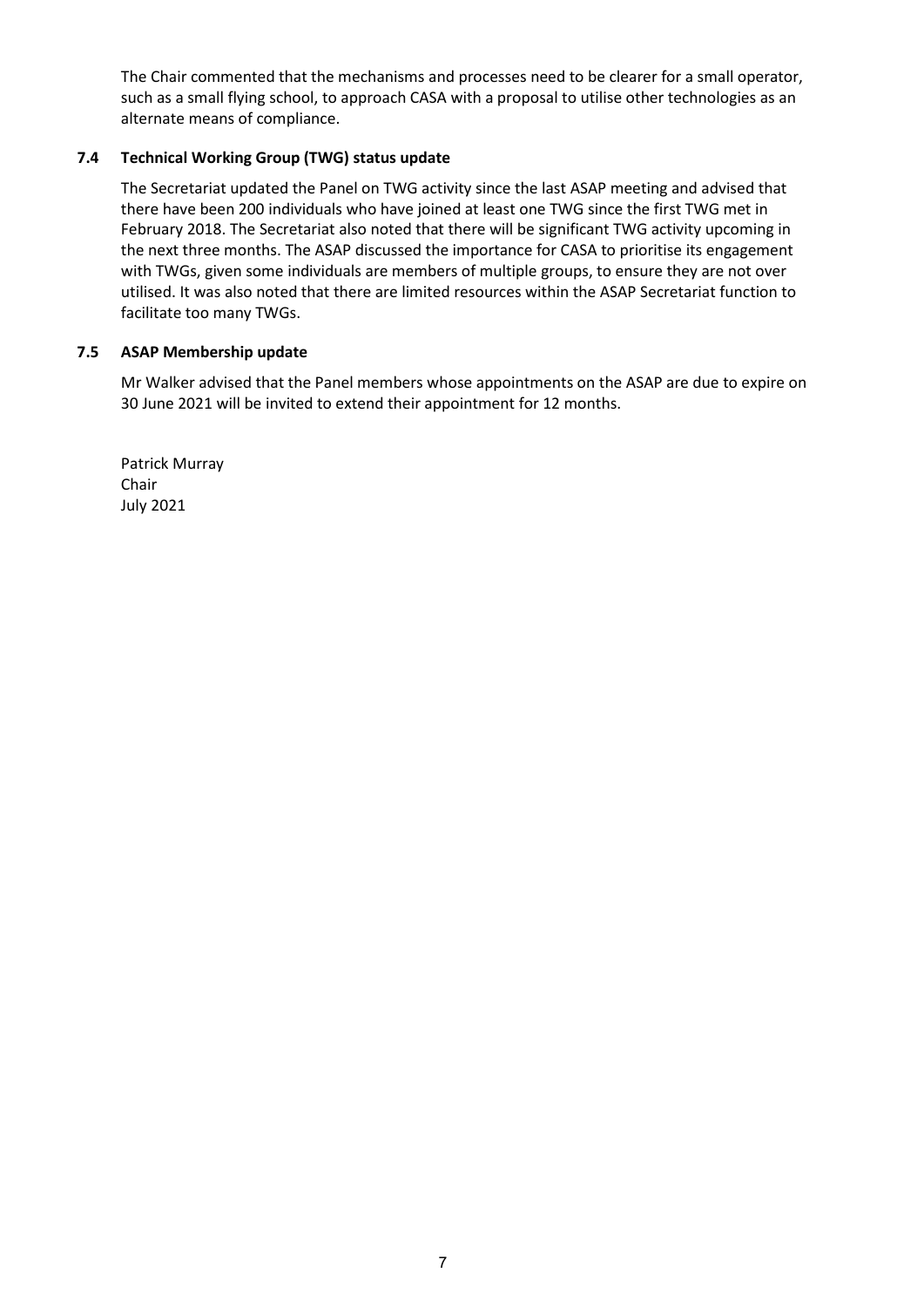Prof Patrick Murray

#### **ATTENDING PANEL MEMBERS**

| <b>APOLOGIES</b>                          |
|-------------------------------------------|
| Mr Rob Walker                             |
| Mr Mark Thompson                          |
| Mr John Gissing                           |
| Ms Adrianne Fleming (via videoconference) |
| Mr Ray Cronin                             |
| Mr Graeme Crawford                        |
| Dr Reece Clothier (via videoconference)   |
| Mr Mark Awad                              |
| <b>Mr Stuart Aggs</b>                     |

Mr Malcolm Sharp

#### **OBSERVERS**

| Mr Matthew Di Toro | <b>ASAP Secretariat</b><br><b>Civil Aviation Safety Authority</b>                                                                            |
|--------------------|----------------------------------------------------------------------------------------------------------------------------------------------|
| Ms Pip Spence      | Chief Executive Officer and Director of Aviation Safety<br>Civil Aviation Safety Authority                                                   |
| Mr Mitchell Dunn   | A/g Assistant Secretary, Safety and Future Technology<br>Department of Infrastructure, Transport, Regional Development and<br>Communications |

## **ATTACHMENT 1**

Updated Action Register

## **ATTACHMENT 2**

Meeting papers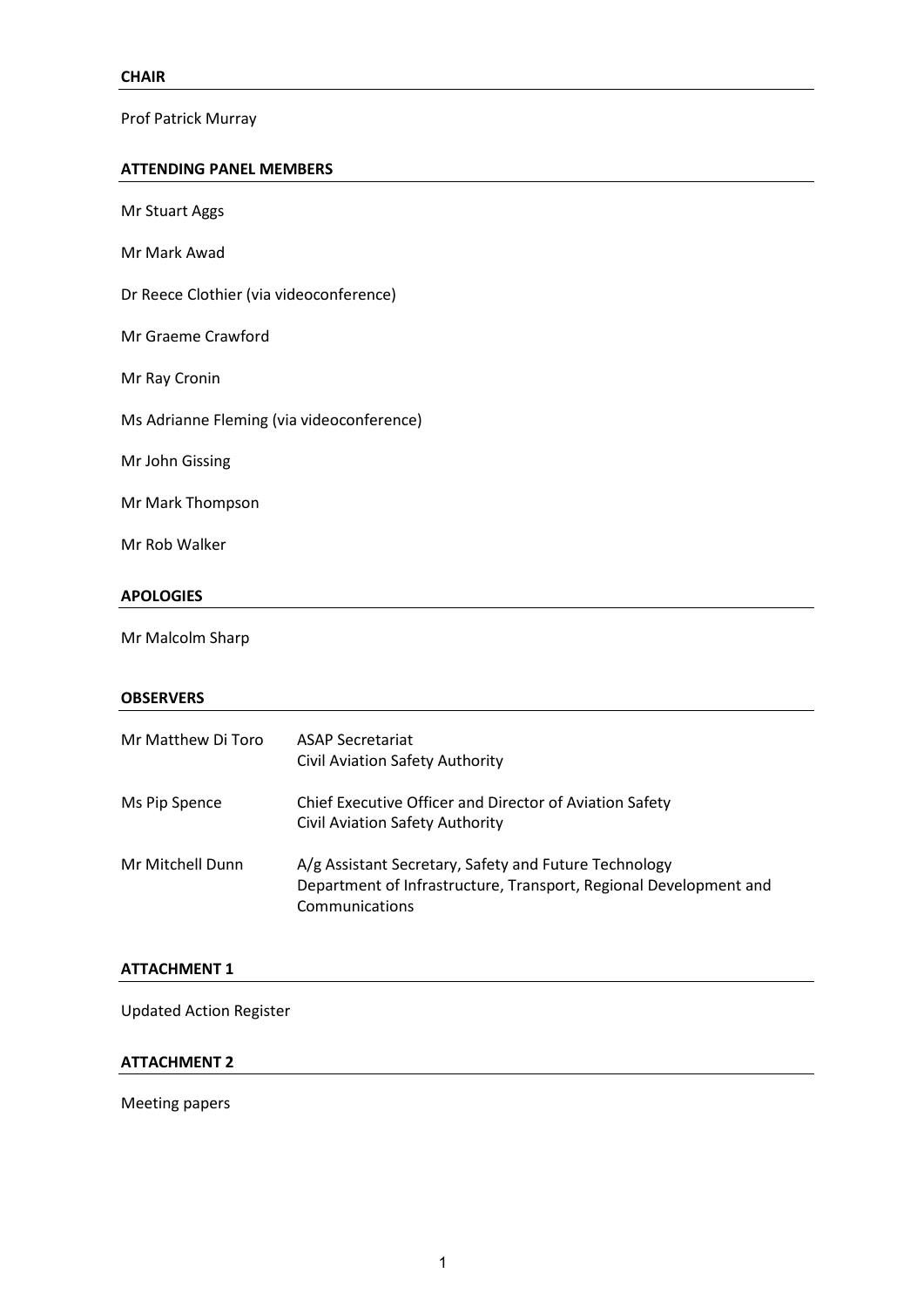

| Reference    | <b>Action/Recommendation</b>                                                                                                                                                                                                                                                                                                                        | Responsible         | Status                                                                                                                                                                                                                                                                                                                                                                                                                                                                                                                                                                                          |
|--------------|-----------------------------------------------------------------------------------------------------------------------------------------------------------------------------------------------------------------------------------------------------------------------------------------------------------------------------------------------------|---------------------|-------------------------------------------------------------------------------------------------------------------------------------------------------------------------------------------------------------------------------------------------------------------------------------------------------------------------------------------------------------------------------------------------------------------------------------------------------------------------------------------------------------------------------------------------------------------------------------------------|
| 2019-1/5     | CASA to provide an update on the discussions between CASA and ASQA.                                                                                                                                                                                                                                                                                 | CASA/<br>Department | 2021-2: Mr Walker advised CASA met with the Australian Skills Quality Authority (ASQA) and<br>received a positive response in relation to the realisation of the importance to continue<br>further engagement between the agencies. CASA will reengage with ASQA. Mr Thompson<br>highlighted the importance in ensuring Department of Education are involved with discussions<br>as they have an important role in determining the requirements of tertiary courses. The ASAP<br>will maintain a watching brief on this matter.                                                                 |
| 2020-3/1     | CASA to provide a briefing to the ASAP on its work to develop an Australian<br>strategic plan/framework for airspace and UTM related activities; and, to<br>respond to the positions put forward in the strategic risks paper (as tabled).<br>(When information becomes available after inter-departmental and agency<br>policy work is finalised.) | <b>CASA</b>         | 2021-2: Mr Clothier advised the first industry consultative committee on the National Policy<br>on Emerging Aviation Technologies (NEAT) will be meeting and will report any relevant<br>outcomes to the Panel. Mr Mitchell Dunn (Department of Infrastructure, Transport, Regional<br>Development and Communications, DITRC) advised the work the Department is conducting in<br>relation to the policies. He also advised that the next iteration of the Airspace Policy<br>Statement is scheduled to be released in October 2021. The ASAP will maintain a watching<br>brief on this matter. |
| 2020-3/3     | CASA to form a small sub-set of the current Flight Crew Licensing TWG, to work<br>through the flight examiner rating 'pain-points'.                                                                                                                                                                                                                 | CASA                | Closed. The Flight Examiner Rating Review Implementation (FERRI) TWG was established out<br>of session and met on Friday 11 June.                                                                                                                                                                                                                                                                                                                                                                                                                                                               |
| $2021 - 1/1$ | CASA to retrieve the numbers of skilled aviation personnel through its<br>personnel licensing database and any other demographic analysis as<br>appropriate and present findings to the ASAP.                                                                                                                                                       | <b>CASA</b>         | 2021-2: Mr Walker presented some data on the number of skilled aviation personnel but<br>acknowledged that for some it was difficult to determine how many were active. He added<br>that CASA would conduct a survey of stakeholders to obtain some more detail. Mr Walker also<br>suggested conducting a risk analysis workshop with the ASAP to analyse the data of skilled<br>aviation personnel and evaluate what the data means for the different sectors and roles. The<br>ASAP will maintain a watching brief on this matter.                                                            |
| $2021 - 1/2$ | CASA to consider and expand educative communications to general aviation<br>operators about providing an alternate means of compliance for the use of<br>simulators for IFR training using ground-based navigation aids.                                                                                                                            | CASA                | 2021-2: Mr Walker advised that internal discussions were on-going with CASA Flight Standards<br>Branch to determine exactly what the alternate means of compliance would look like and how<br>it could be applied, as well as determining the provision of practical examples for the general<br>aviation sector. Mr Walker will liaise with Ms Fleming to review the different types of<br>educative materials required for the different areas within general aviation to explain the use<br>of alternate means of compliance.                                                                |
| 2021-1/3     | CASA to explore a different construct for flight instructor and flight examiner<br>rating renewals to achieve the same safety outcome.                                                                                                                                                                                                              | CASA                | 2021-2: The Panel discussed that there is potential for discussion on the different construct for<br>flight examiner rating renewals within the Flight Examiner Rating Review Implementation<br>(FERRI) TWG. The ASAP will maintain a watching brief on this matter.                                                                                                                                                                                                                                                                                                                            |